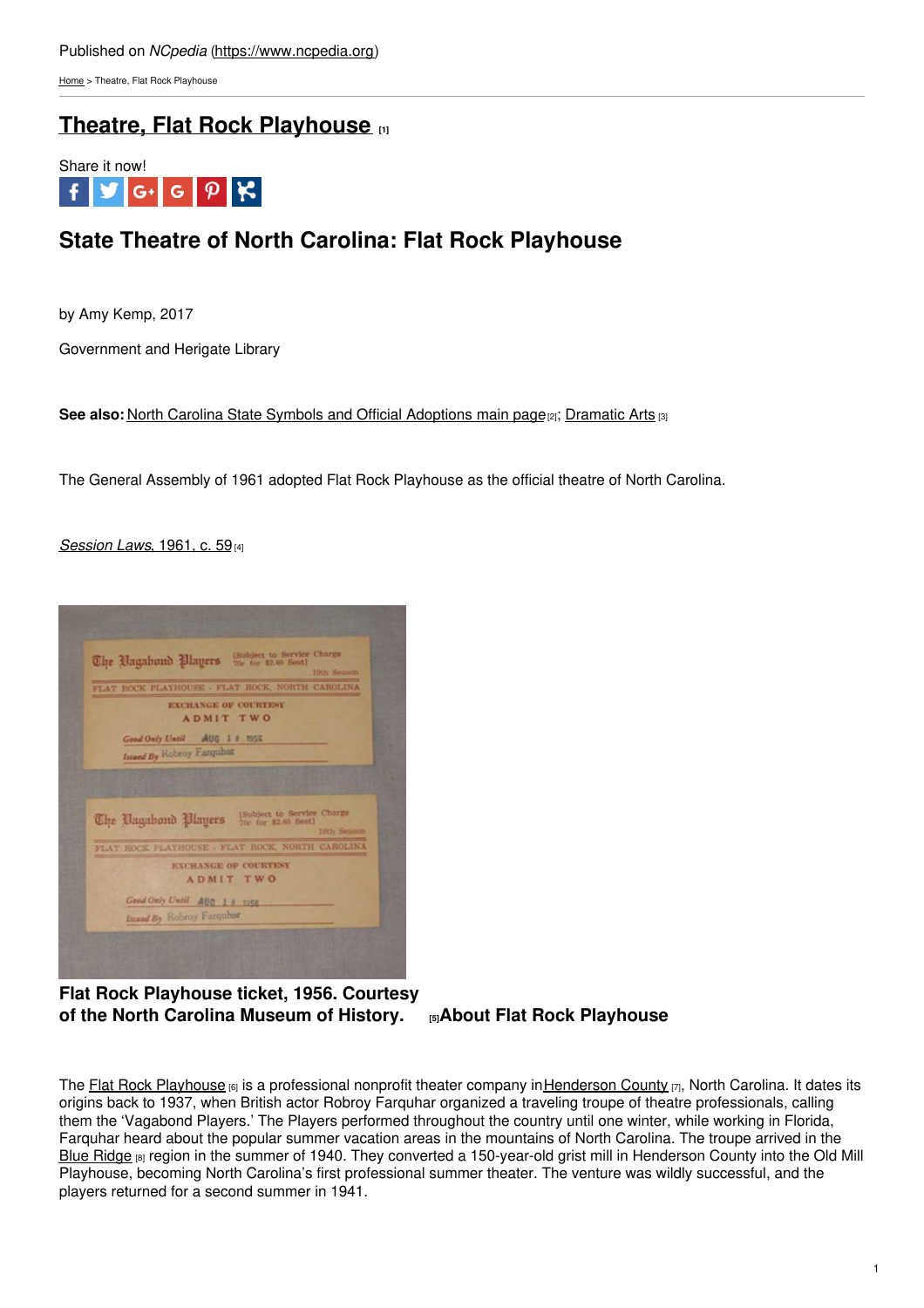The Troup was disbanded during [World](https://www.ncpedia.org/world-war-ii-part-2-north-carolina) War II [9], as some of the players were serving in the military. They returned to [Western](https://www.ncpedia.org/geography-part-4-rugged-beauty-and) North Carolina [10] in 1948 after the war and continued their craft, opening the Lake Summit Playhouse. The venture was once again successful, and after several seasons the troupe decided that they needed a larger space.

In 1952 Farquhar and his performers developed their troupe into a nonprofit educational and cultural corporation. They appointed a board of directors and purchased an eight-acre lot in Flat Rock, North Carolina, which they built into a permanent home. In 1961, the Flat Rock Playhouse was officially named the State Theatre of North Carolina by the General Assembly.

Today, the playhouse produces a 9-month season featuring Broadway musicals, plays, and children's theater. Their education division includes an internship and apprentice program as well as year-round theater classes for children and adults. The Playhouse is host of over 98,000 patrons a year and has been called one of the top ten theaters in the country.

#### **References**

Flat Rock Playhouse official website: <https://www.flatrockplayhouse.org/> [6]

Figart, Frances. "How Flat Rock Playhouse Came to Be." The Laurel of Asheville. January 08, 2017. Accessed September 21, 2017. [http://thelaurelofasheville.com/arts/performing-arts/flat-rock-playhouse...](http://thelaurelofasheville.com/arts/performing-arts/flat-rock-playhouse-came/) [11].

1961 Session Law making Flat Rock Playhouse the State Theater of North Carolina, NCGA: <https://www.ncleg.net/EnactedLegislation/Resolutions/PDF/1961-1962/RES1961-59.pdf> [4]

### **Image Credits:**

Flat Rock Playhouse Ticket, 1956. North Carolina Museum of History. [http://collections.ncdcr.gov/RediscoveryProficioPublicSearch/ShowImageVi...](http://collections.ncdcr.gov/RediscoveryProficioPublicSearch/ShowImageView.aspx?297374) [12]

**Subjects:** 100 North [Carolina](https://www.ncpedia.org/north-carolina-icons) Icons [13] [Culture](https://www.ncpedia.org/category/subjects/culture) [14] [Performing](https://www.ncpedia.org/category/subjects/performing-arts) arts [15] **Authors:** [Kemp,](https://www.ncpedia.org/category/authors/kemp-amy) Amy [16] **Origin - location:** [Henderson](https://www.ncpedia.org/category/origin-location/mountain-7) County [17] Flat [Rock](https://www.ncpedia.org/category/origin-location/flat-rock) [18] [Hendersonville](https://www.ncpedia.org/category/origin-location-3) [19] **From:** [Government](https://www.ncpedia.org/category/entry-source/government) & Heritage Library, State Library of North Carolina.[20]

# 21 September 2017 | Kemp, Amy

**Source URL:** https://www.ncpedia.org/symbols/theatre

# **Links**

<sup>[1]</sup> https://www.ncpedia.org/symbols/theatre

<sup>[2]</sup> https://ncpedia.org/symbols

<sup>[3]</sup> https://www.ncpedia.org/dramatic-arts-part-4-professional

<sup>[4]</sup> https://www.ncleg.net/EnactedLegislation/Resolutions/PDF/1961-1962/RES1961-59.pdf

<sup>[5]</sup> https://collections.ncdcr.gov/RediscoveryProficioPublicSearch/ShowImageView.aspx?297374&297374

<sup>[6]</sup> https://www.flatrockplayhouse.org/

<sup>[7]</sup> https://www.ncpedia.org/geography/henderson

<sup>[8]</sup> https://www.ncpedia.org/blue-ridge-parkway